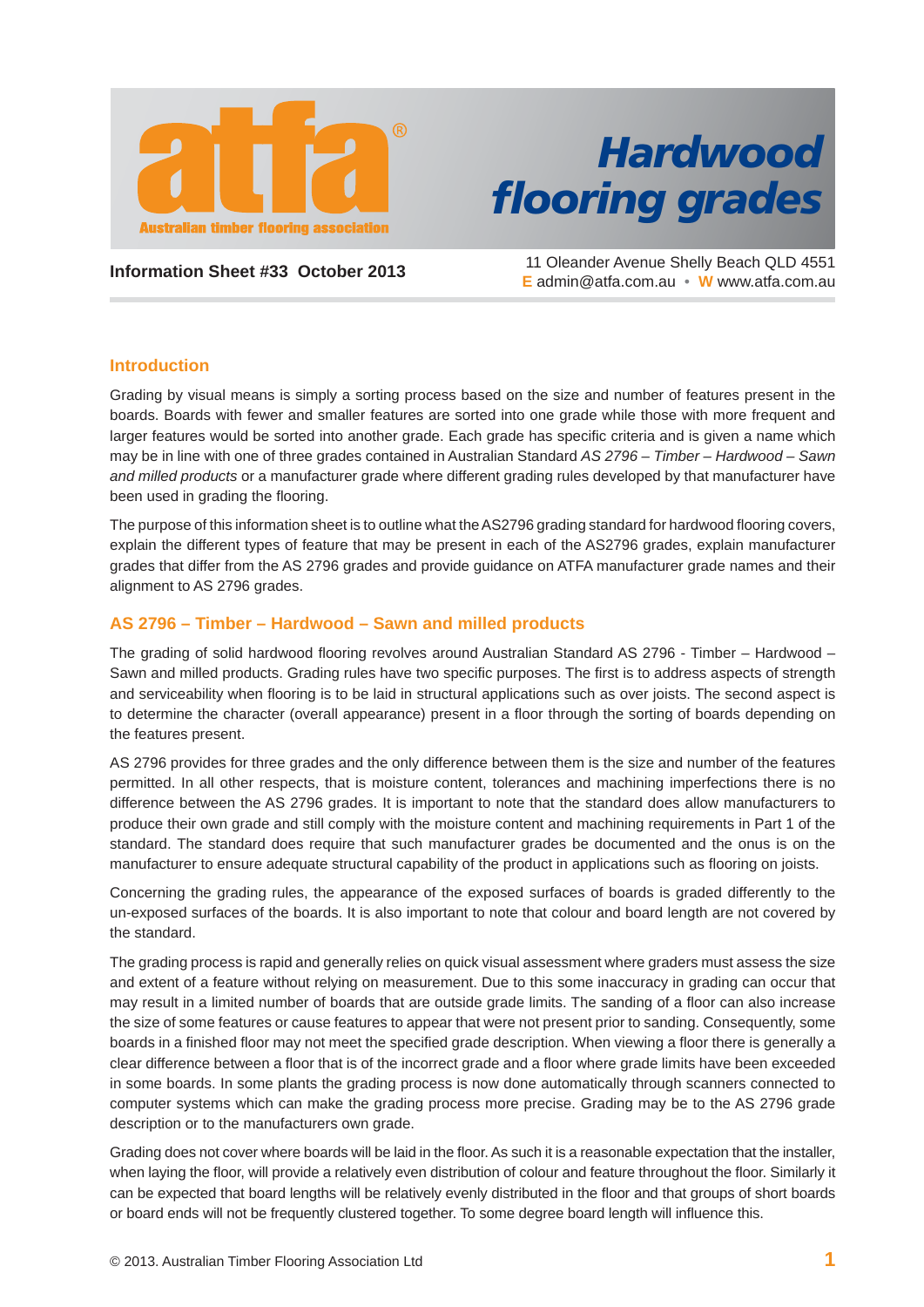## **Grades and grade features in AS 2796**

The intent of the grading rules is that through the grading of individual boards an overall character to the floor will be achieved. This may be summarised as follows:-

### AS 2796 Grades

**Select Grade** – providing a floor where the feature present or natural discolouration will not dominate the appearance of the floor. Features that are permitted still include short narrow gum veins, a limited number and size of past borer activity and small knots.

**Medium Feature - Standard Grade** – providing a floor that may have significantly more character than a Select Grade floor. To some degree this will depend on the features present in a particular species. In one species gum veins may naturally be prevalent while in another there may be few gum veins but past borer activity may be more prevalent. Therefore, this grade can be expected to have greater character than Select Grade, and contain an increased amount of gum vein, past borer activity, knots and natural discolouration.

High Feature Grade – providing for a floor that contains boards with similar features to Medium Feature -Standard Grade but where the length of features such as gum veins may be longer and past borer activity may be more frequent. Again depending on the species, features will vary and in some instances boards meeting high feature grade may only appear moderately featured.

It should be note that the difference in appearance between a Select Grade floor and a Medium Feature -Standard Grade can be quite significant whereas the difference in appearance between a Medium Feature -Standard Grade floor and a High Feature Grade floor can be quite small.

#### AS 2796 Grade features

There are some natural features that are not permitted in flooring where their inclusion is known to affect the structural integrity of the boards. This includes fractures and splits through the board, enclosed termite galleries and decayed wood. Similarly, for appearance reasons there can be no obvious timber missing from exposed surface of floorboards. In other instances some features such as knots need to be limited in size also for structural reasons.

Provided below are some common features permitted in the grades:-

#### **Gum veins**



Tight gum veins are permitted in all three grades. The gum vein shown in the first photo being narrow and short in length is about the extent that is permitted in Select Grade. The second photo shows a backsawn gum vein that would be permitted in Medium Feature – Standard Grade. Due to the length of the gum vein in the third photo, this board would meet High Feature Grade requirements. In both Medium Feature – Standard Grade and High Feature Grade, loose gum veins (as opposed to tight) are also permitted to a degree. This is where there a lack of bridging fibres through the gum vein causes some separation.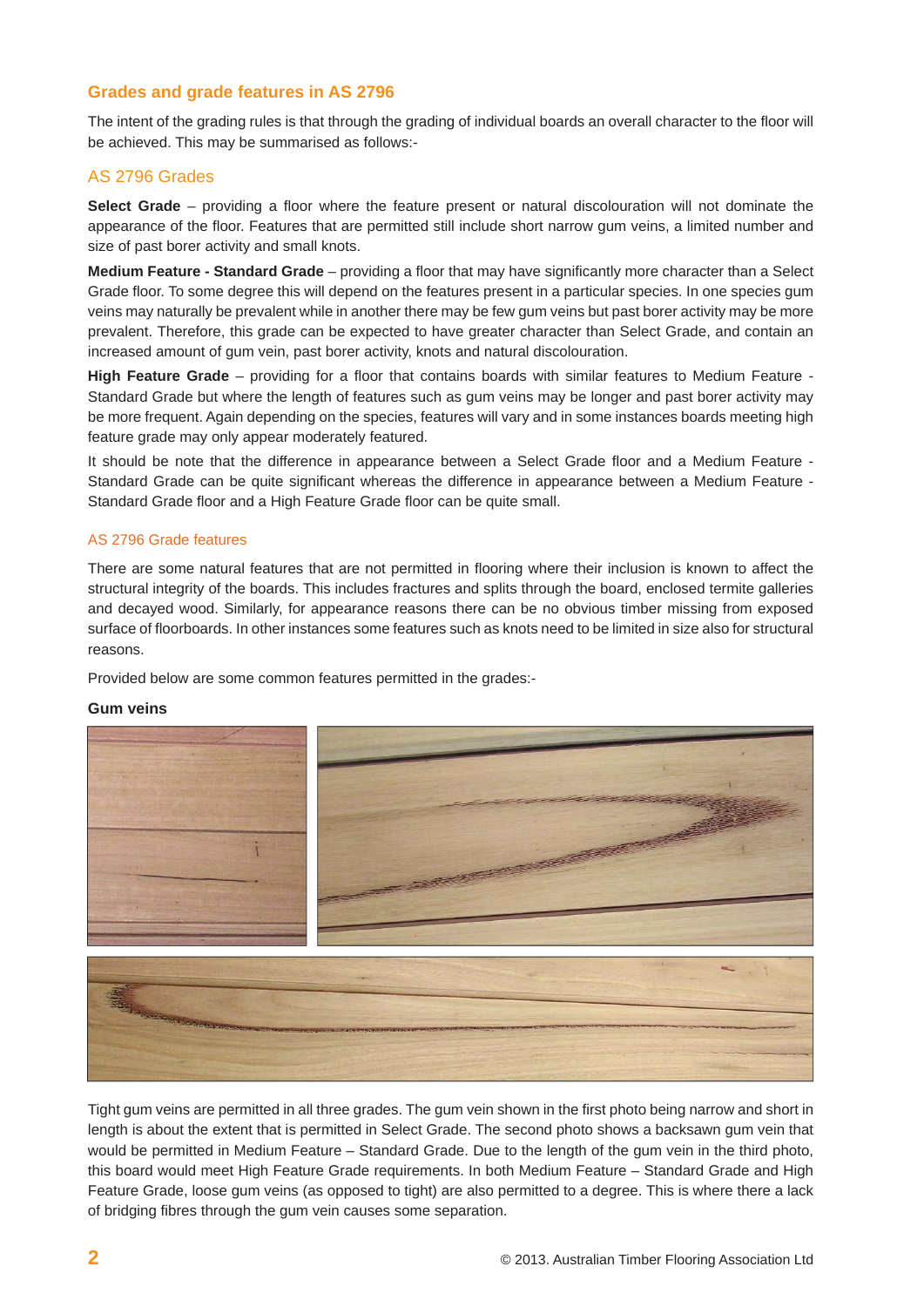#### **Past borer activity**



Past borer activity can appear as a series of small holes in the board, as a trace going across the board and in some species as a zigzag pattern (known as hobnail). At times there is some discolouration associated with the borer mark. Less discolouration and fewer holes are permitted in Select Grade than the other two grades. The boards in the first and third of these photos would however meet Select Grade requirements. In the second photo the number of holes exceeds Select Grade limits but would meet Medium Feature – Standard Grade requirements.

#### **Knots**



Knots and any voids (that is hollows associated with them) are permitted within limits in all three grades. The knots must be sound (will not fall out), however in Select Grade the splits that can be seen within these knots, known as knot checks, are not permitted. For this reason even though the size of the small knot in the first photo may be within Select Grade limits, the knot check would cause it not to meet grade. Due to this, even small knots are often not found in Select Grade boards. Knot checks are permitted in both Medium Feature – Standard Grade and High Feature Grade. The knot in the second photo meets Medium Feature – Standard Grade requirements and the knot in the third photo meets High Feature Grade.

#### **Checking**



Checks are a separation of the wood fibre and differ from a split in that they do not travel from one surface of a board to another. They can often occur with rapid drying and be over much of the board surface. However, grain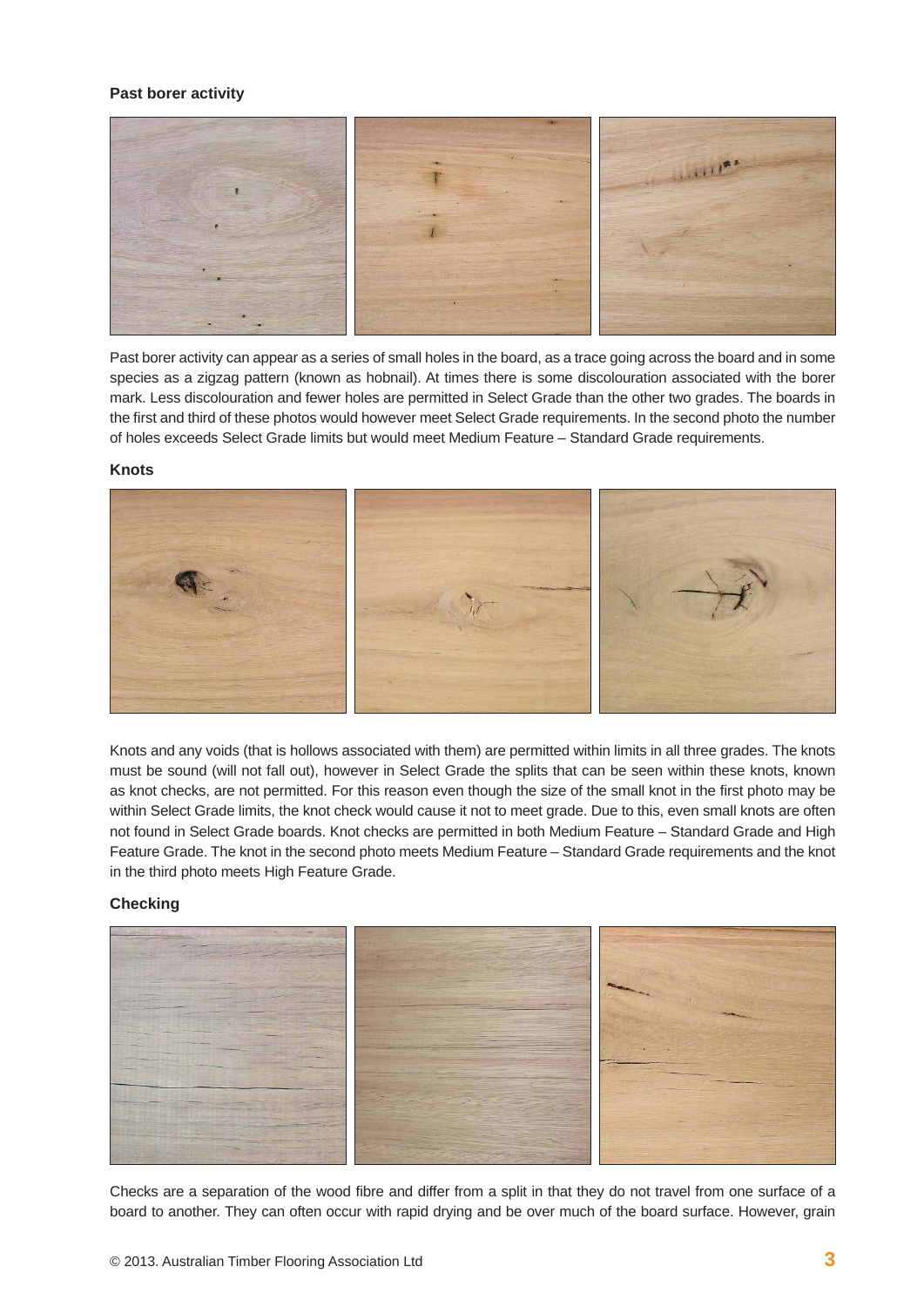deviation with some boards or around knots as present in the third photo can also occur. Checking is permitted in all three grades and although multiple checks may appear on the board surface as in the first photo, they are considered individually by the grading rules. In Select Grade only short narrow width checks are permitted. In Medium Feature – Standard Grade there is the same length consideration as Select Grade but the check can be wider. In High Feature Grade the check can only be as wide as Medium Feature – Standard Grade but can be of any length. Unless the check in the first photo was about twice the length shown, then the checking in these photos would meet Select Grade requirements.

#### **Gum Pockets and Overgrowth**



When trees get damaged they have a great ability to protect and repair themselves, filling voids with gum and growing over the injury. Such features are not permitted in Select Grade but are permitted to some degree in both Medium Feature – Standard Grade and High Feature Grade. Due to the depth of the pockets in the first two photos they would not be permitted in any grade however in the third photo overgrowth, similar to this, could be present in both Medium Feature – Standard Grade and High Feature Grade.

#### **The appearance in a fl oor**

The features outlined above are those that have most influence of the character of the floor. The photos show individual boards but it is also important to understand how this may translate into the look of the floor. Provided below are two photos of Blackbutt floors. The first shows a Medium Feature - Standard Grade floor and the second a Select Grade floor. However note that depending on the logs and species being cut, all floors are going to differ in character and appearance. What should however be taken from this is that for a particular species, the level of feature in a Select Grade floor is going to be less dominant. To the bottom right of the photo of the Select Grade floor there is a board with a wider gum vein that would not meet Select Grade limits, however, even though this may have come about by the grader missing it or from sanding, its presence is not considered to detract from the overall appearance of the floor and is considered quite acceptable.

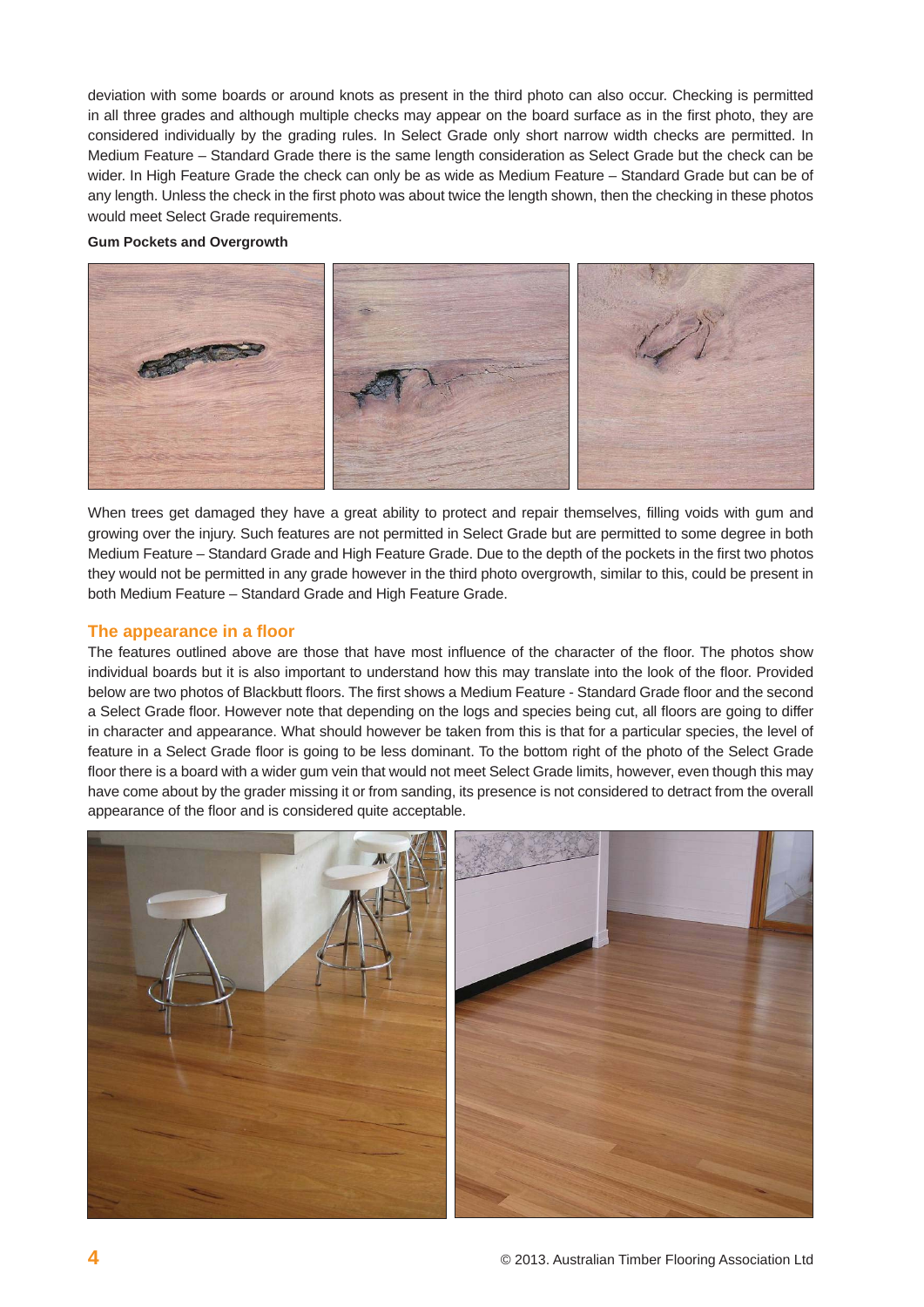### **Manufacturer and AS2796 grading rules**

In order to provide better use of our timber resources and account for the limitations there are with applying a common set of grading rules across a range of species, many manufacturers have developed their own set of grading rules with most manufacturer rules also complying with the moisture content and machining tolerances of AS 2796. In some instances the manufacturer has only undertaken small changes to the grade descriptions but in other instances they have responded to the market to provide grades that may lie for example between Select Grade and Medium Feature – Standard Grade. As a result of this there are many



grade names present in the marketplace which at times can seem confusing. It must also be considered that not all grades are available in all species or species mixes. In addition to manufacturer grades there are also specific industry grading rules used by some.

Provided below in Table 1 is a summary of the AS 2796 grading rules that influence the character of the floor. It must be understood that this **does not** cover other important aspects in AS2796 including how these features are to be measured. Therefore, if further assessment is required, a copy of the standard should be obtained or ATFA inspectors may be engaged to assist with an onsite assessment. Table 2 lists the ATFA solid timber flooring manufacturers, the grade names that they use, the level of feature associated with these grades and an indication of how their grades align with AS 2796 grades or where other grades have been introduced. Table 1 Grade limits of features that influence floor character. Summary based on AS 2796.

| <b>SUMMARY AS 2796</b>                         | <b>SELECT GRADE</b>                                   |                                | <b>MEDIUM FEATURE -</b>                  |                                                    | <b>HIGH FEATURE GRADE</b>                |                                                    |
|------------------------------------------------|-------------------------------------------------------|--------------------------------|------------------------------------------|----------------------------------------------------|------------------------------------------|----------------------------------------------------|
| <b>Permitted limits</b>                        |                                                       |                                | <b>STANDARD GRADE</b>                    |                                                    |                                          |                                                    |
| <b>TIGHT GUM VEINS</b><br>Quartersawn          | $<$ 2mm wide, $<$ 250mm long, $<$ 1/2 length in total |                                | < 5mm wide & any length                  |                                                    | < 5mm wide & any length                  |                                                    |
| <b>Backsawn</b>                                |                                                       |                                | < 60 mm wide & 1m long & 2mm deep        |                                                    | Any width & any length & 2mm deep        |                                                    |
| <b>LOOSE GUM VEINS</b> Confined to one surface | X                                                     |                                | < 3mm wide & in total < 1/5 board length |                                                    | < 3mm wide & in total < 1/5 board length |                                                    |
| BORER HOLES For boards 60 mm or wider          |                                                       | width $<$ 2mm, length $<$ 15mm |                                          | width < 3mm, length < $1/3$ board width up to 40mm |                                          | width < 3mm, length < $3/8$ board width up to 50mm |
| In a board length of                           | 100mm                                                 | 900mm                          | 100mm                                    | 900mm                                              | <b>100mm</b>                             | 900mm                                              |
| Number permitted in a board width 50 to 100mm  |                                                       | 10                             | 16                                       | 24                                                 | 16                                       | 24                                                 |
| Number permitted in a board width > 100mm      | 8                                                     | 16                             | 24                                       | 36                                                 | 24                                       | 36                                                 |
| <b>Larger holes</b>                            | X                                                     |                                | X                                        |                                                    | width 3mm <10mm - Up to 3 per meter      |                                                    |
| <b>HOBNAIL</b><br>Darker coloured portion      | <15mm wide                                            |                                | <40mm wide                               |                                                    |                                          |                                                    |
| <b>NATURAL DISCOLOURATION</b>                  | Slight                                                |                                |                                          |                                                    |                                          |                                                    |
| TIGHT KNOTS For boards 60 mm or wider          | <15mm wide                                            |                                | 1/3 the width up to a maximum of 40mm    |                                                    | 3/8 the width up to a maximum of 50mm    |                                                    |
| <b>KNOT CHECKS</b>                             | X                                                     |                                | < 2mm wide                               |                                                    | <3mm wide                                |                                                    |
| <b>CHECKS</b>                                  | <1mm wide & 250mm long                                |                                | <2mm wide & 250mm long                   |                                                    | < 2mm wide & any length                  |                                                    |
| <b>GUM POCKETS &amp; OVERGROWTH Confined</b>   | X                                                     |                                | <10mm wide & 50mm long                   |                                                    | <15mm wide & 75mm long                   |                                                    |
| to one surface                                 | X                                                     |                                | Backsawn < 2mm deep                      |                                                    | Backsawn < 2mm deep                      |                                                    |

#### Table 1 Limits of permissible features in AS 2796 grades

 **KEY < - permitted up to, X - not permitted, - permitted without restriction, Slight - having little effect on the overall appearance**